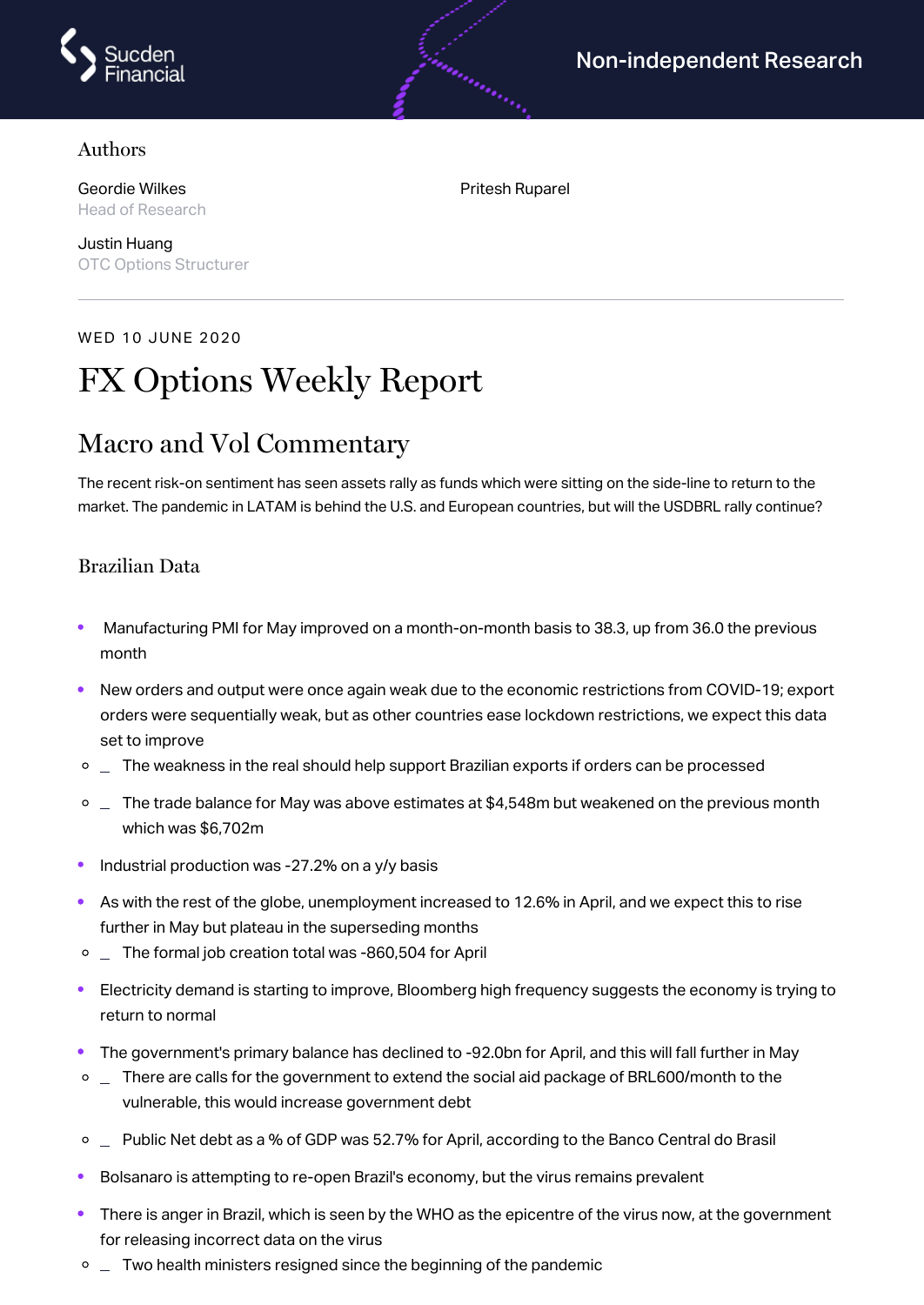$\circ$   $\Box$  Some health experts suggest that the virus in Brazil hasn't peaked and is expected to do so between July and September

### Brazil Monetary Policy

- Recent legislation has been passed in Brazil to allow the purchasing of private and public debt  $\bullet$
- The Selic rate target rate is 3% but the decision next week will likely see interest rates cuts  $\bullet$
- $\bullet$ We expect traditional monetary tools to be the primary option before the central bank look to QE and bond-buying
- It is important for the bank to flatten the yield curve $\bullet$

The anti-government protests have been gaining momentum slowly, and this looks set to continue. The recent statement from the Fed suggests low rates in the long run and this has hampered risk appetite today. We expect this to be a bump in the road and risk sentiment to return. We need to see improvements in Brazil to suggest a sustained rally in the Real. The economic stimulus that is needed in Brazil is significant and will mean that the economic reform that was previously promised will have to take a back seat. This will keep the BRL weaker for longer. However, as risk appetite continues to return to the market, we may see the BRL ride that wave and strengthen somewhat, especially we if we continue to see dollar weakness.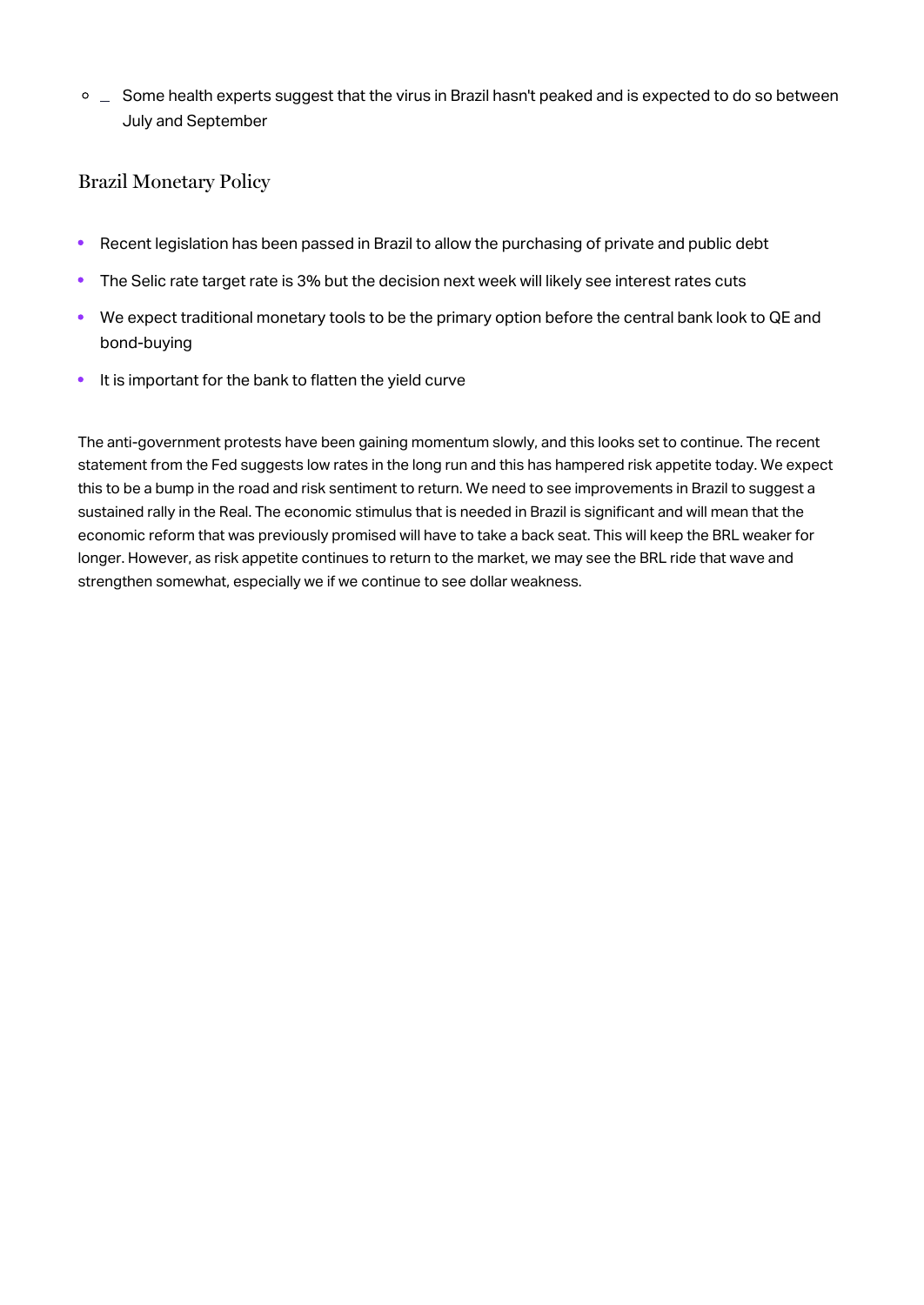## Volatility Commentary

Over the Coronavirus crisis, USDBRL implied vols spiked along with most of the Macro FX vols in Q1 of this year. Implied vols for USDBRL, however, have not quite come off as much from the spike as other Macro FX vols, with recent volatility realising higher than implied. As mentioned above, we have seen BRL strengthen in the past month, but with a President who remains unwilling to impose lockdown measures and, as mentioned above, Brazil likely to have not reached its Coronavirus peak yet, BRL strength may not continue towards the latter half of Q3. We favour slight long vol positions which would benefit from a reversal spot/USDBRL moving higher towards the end of Q3, see below for trade idea.



#### **USDBRL 3-month Implied and Realised Volatility**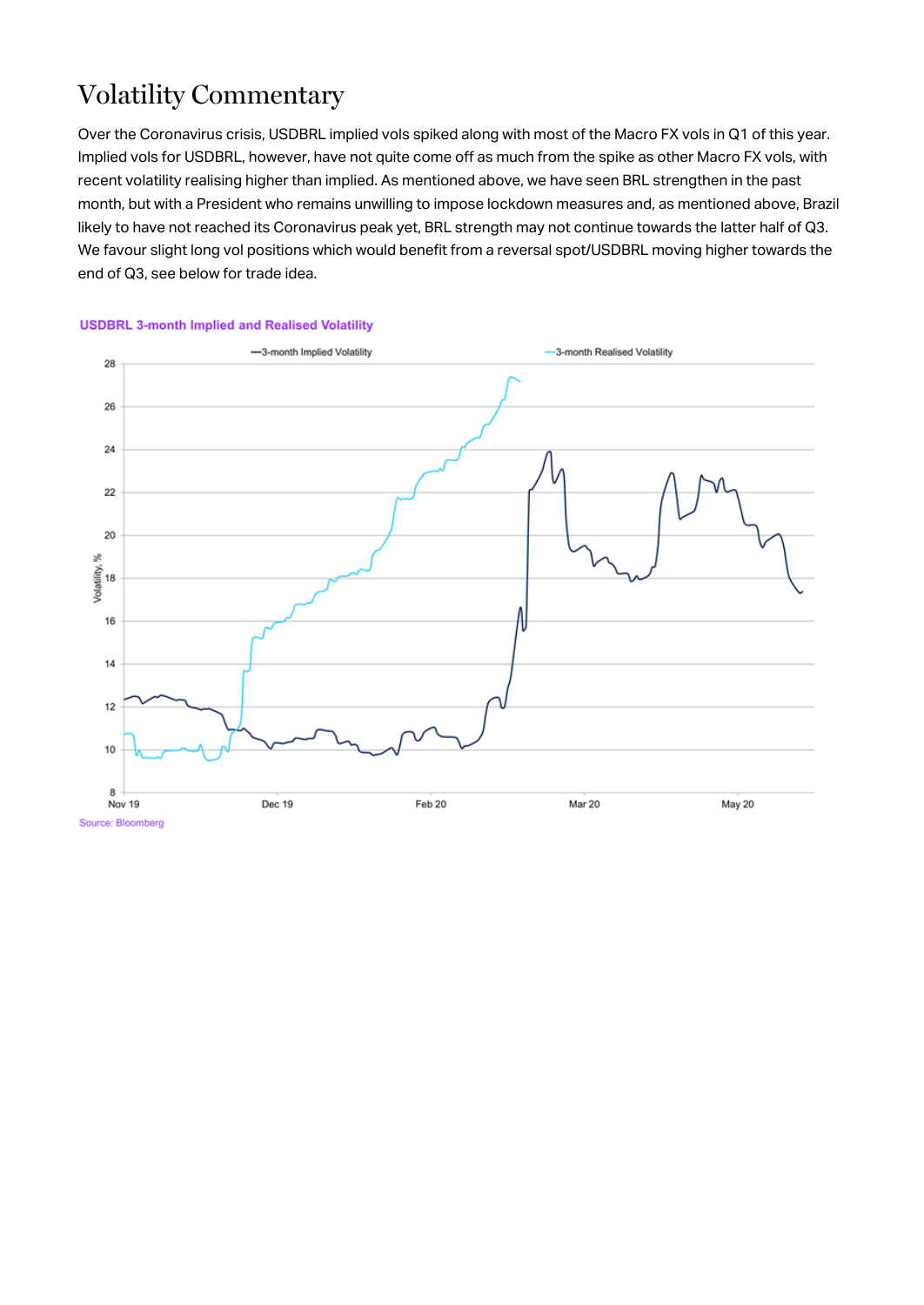## USDBRL Trade Idea

- Buy EKI Call option with strike 5.0000 and barrier 5.5000, with 3-month expiry for circa 242k USD (for  $\bullet$ reference vanilla equivalent is approximately 354k USD)
- In addition to the EKI above, those expecting a USDBRL to remain at current levels or go further lower in  $\bullet$ the short term, investors can take advantage of vol curve inversion (up to 1y) and reduce upfront vol/theta cost by additionally selling a Vanilla Call Option with strike 5.0000 with 1-month expiry for circa 221k USD
- Combining the two would give an upfront cost of circa 21k USD $\bullet$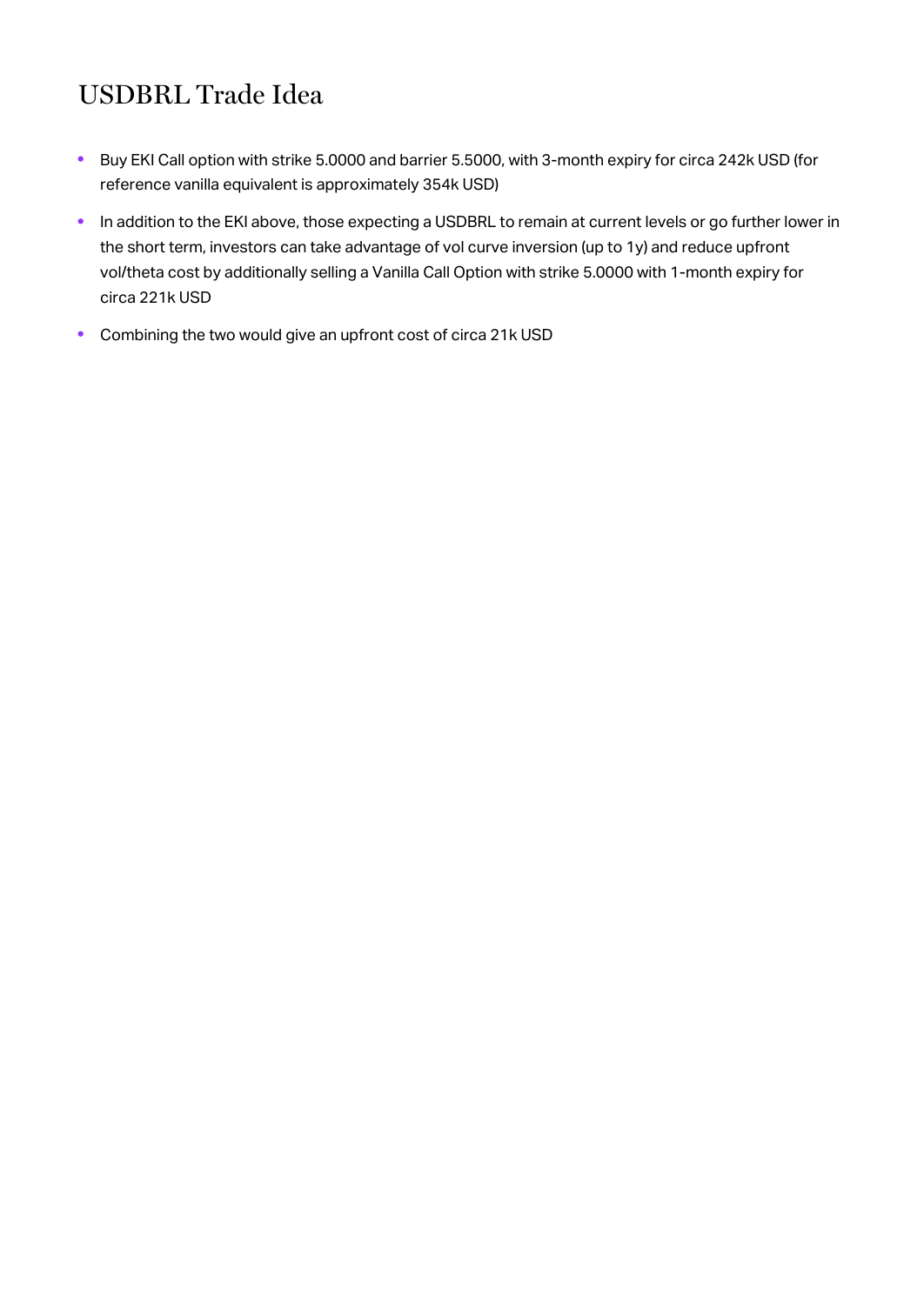## Charts and Tables

#### **FX Expiries**

| <b>Currency Pair</b> | Thursday 11th                                                    | Friday 12 <sup>th</sup> | Monday 15th                         | Tuesday 16th     | Wednesday 17th                 |
|----------------------|------------------------------------------------------------------|-------------------------|-------------------------------------|------------------|--------------------------------|
| <b>GBP/USD</b>       | 872mn @ 1.25                                                     |                         |                                     |                  |                                |
| USD/JPY              |                                                                  | 750mn @ 108             | 2.83bn @ 108.3<br>2.44bn @ 108.54   | 660mn @ 106.6    |                                |
| <b>EUR/USD</b>       | 610.62mn @ 1.13                                                  |                         | 781.52mio @ 1.126<br>1.04bio @ 1.15 | 646.56mio @ 1.16 |                                |
| <b>EUR/GBP</b>       |                                                                  |                         |                                     |                  |                                |
| <b>USD/BRL</b>       |                                                                  |                         |                                     |                  | 250mio @ 4.95<br>300mio @ 5.05 |
| AUD/USD              |                                                                  | 100mio @ 0.7            | 100mio @ 0.69                       |                  | 143,88mio @ 0.695              |
| <b>USD/ZAR</b>       |                                                                  |                         |                                     |                  | 250mio @ 16.8                  |
| <b>USD/INR</b>       |                                                                  |                         |                                     |                  |                                |
|                      | Source: Bloomberg DTCC Data 2% from spot levels as of 10/06/2020 |                         |                                     |                  |                                |

### **FX Volatility Grid**

| <b>Time</b>   |               | <b>EURUSD</b> |            |               | <b>GBPUSD</b> |            |               | <b>USDJPY</b> |            |               | <b>EURGBP</b> |            |
|---------------|---------------|---------------|------------|---------------|---------------|------------|---------------|---------------|------------|---------------|---------------|------------|
| <b>Period</b> | <b>25d RR</b> | <b>25d BF</b> | <b>ATM</b> | <b>25d RR</b> | <b>25d BF</b> | <b>ATM</b> | <b>25d RR</b> | <b>25d BF</b> | <b>ATM</b> | <b>25d RR</b> | <b>25d BF</b> | <b>ATM</b> |
| 1W            | 0.17          | 0.16          | 8.00       | $-0.94$       | 0.22          | 9.65       | $-1.15$       | 0.31          | 7.89       | 1.31          | 0.19          | 7.80       |
| 1M            | 0.07          | 0.17          | 7.01       | $-1.59$       | 0.26          | 9.21       | $-1.44$       | 0.34          | 6.81       | 1.70          | 0.25          | 7.71       |
| 2M            | $-0.04$       | 0.20          | 6.74       | $-1.81$       | 0.30          | 8.96       | $-1.82$       | 0.36          | 6.65       | 1.77          | 0.28          | 7.55       |
| 3M            | $-0.19$       | 0.22          | 6.54       | $-1.95$       | 0.34          | 8.83       | $-2.12$       | 0.37          | 6.59       | 1.78          | 0.32          | 7.47       |
| 6M            | $-0.42$       | 0.27          | 6.61       | $-2.38$       | 0.42          | 9.26       | $-2.74$       | 0.41          | 7.10       | 1.93          | 0.38          | 7.79       |
| 1Y            | $-0.66$       | 0.34          | 6.46       | $-2.69$       | 0.50          | 9.66       | $-2.77$       | 0.41          | 6.99       | 2.04          | 0.45          | 8.20       |

| <b>Time</b>   |               | <b>USDINR</b> |            |               | <b>USDTRY</b> |            |               |               |            |               | <b>AUDUSD</b> |            |
|---------------|---------------|---------------|------------|---------------|---------------|------------|---------------|---------------|------------|---------------|---------------|------------|
| <b>Period</b> | <b>25d RR</b> | <b>25d BF</b> | <b>ATM</b> | <b>25d RR</b> | <b>25d BF</b> | <b>ATM</b> | <b>25d RR</b> | <b>USDJPY</b> | <b>ATM</b> | <b>25d RR</b> | <b>25d BF</b> | <b>ATM</b> |
| 1W            | 0.60          | 0.24          | 5.82       | 3.57          | 0.89          | 13.05      | 2.54          | 0.53          | 22.88      | $-1.17$       | 0.41          | 15.66      |
| 1M            | 0.76          | 0.28          | 5.89       | 6.03          | 1.11          | 14.72      | 3.19          | 0.60          | 20.22      | $-1.65$       | 0.46          | 13.29      |
| 2M            | 0.90          | 0.31          | 5.99       | 6.62          | 1.17          | 15.64      | 3.47          | 0.63          | 18.45      | $-1.87$       | 0.46          | 12.45      |
| 3M            | 1.03          | 0.34          | 6.03       | 7.08          | 1.23          | 16.29      | 3.66          | 0.65          | 17.67      | $-1.98$       | 0.46          | 11.95      |
| 6M            | 1.31          | 0.40          | 6.31       | 7.88          | 1.38          | 17.71      | 4.12          | 0.71          | 16.59      | $-2.32$       | 0.50          | 11.57      |
| <b>1Y</b>     | 1.52          | 0.47          | 6.42       | 8.56          | 1.56          | 19.12      | 4.50          | 0.80          | 15.29      | $-2.52$       | 0.52          | 10.95      |

Source: Sucden Financial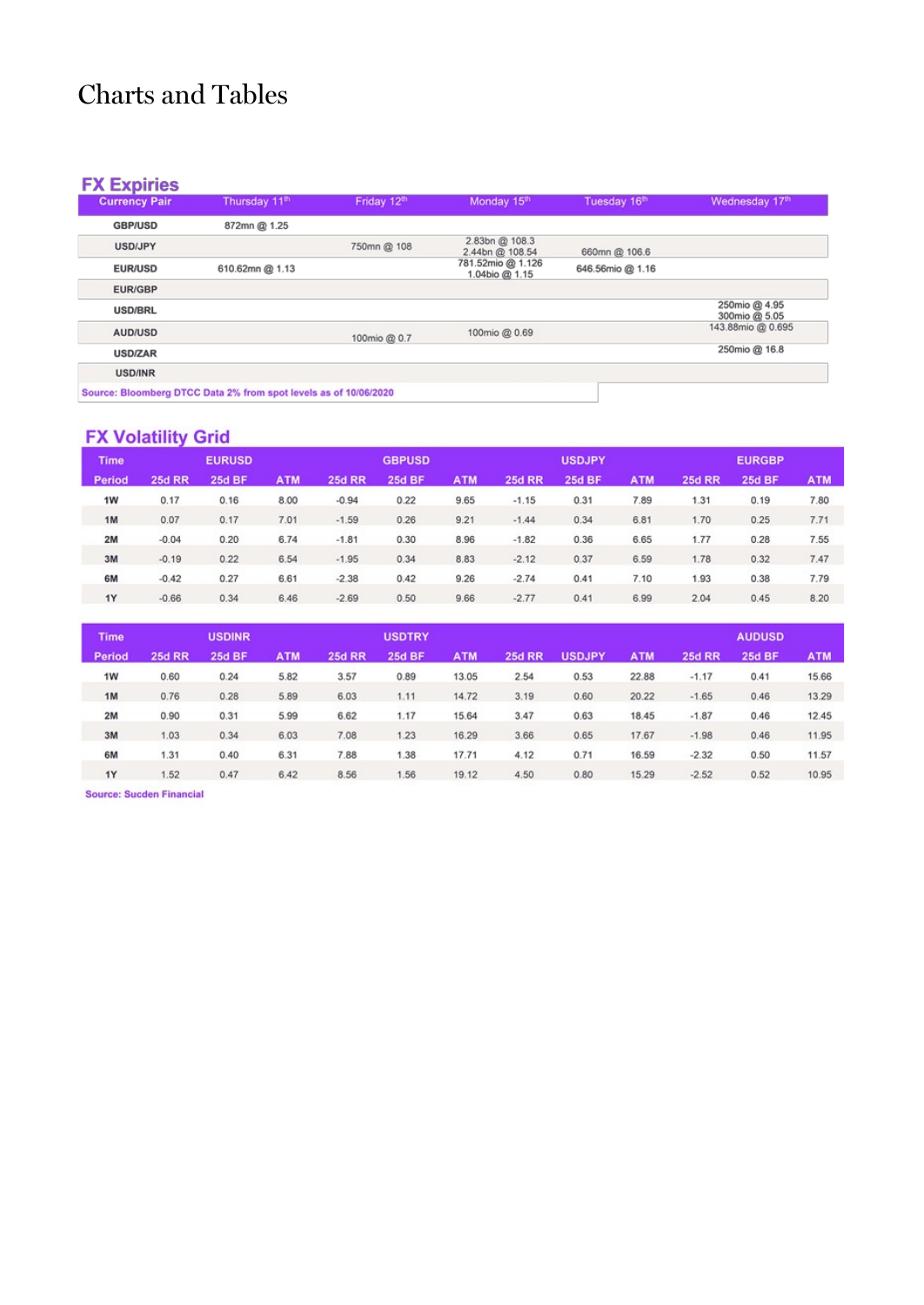#### **Historical Spot FX Volatility (30D Rolling)**



|            | <b>USD</b>               | <b>GBP</b> | <b>EUR</b> | <b>JPY</b>     | <b>CHF</b> | CAD     | <b>AUD</b> | <b>NZD</b> |
|------------|--------------------------|------------|------------|----------------|------------|---------|------------|------------|
| <b>USD</b> | $\overline{\phantom{a}}$ | 1.2693     | 1.1379     | 0.0093         | 1.0618     | 0.7426  | 0.6941     | 0.6500     |
| <b>GBP</b> | 0.7878                   | ٠          | 0.8964     | 0.7363         | 0.8365     | 0.5850  | 0.5468     | 0.5121     |
| <b>EUR</b> | 0.8788                   | 1.1155     |            | 0.8213         | 0.9331     | 0.6526  | 0.6100     | 0.5712     |
| <b>JPY</b> | 107.0000                 | 135.8180   | 121.7500   | $\blacksquare$ | 113,6070   | 79.4540 | 74.2710    | 69.5500    |
| CHF        | 0.9418                   | 1.1955     | 1.0717     | 0.8802         |            | 0.6994  | 0.6538     | 0.6122     |
| CAD        | 1.3467                   | 1.7093     | 1.5323     | 0.0126         | 1.4298     | ٠       | 0.9348     | 0.8753     |
| <b>AUD</b> | 1.4406                   | 1.8286     | 1.6393     | 1.3464         | 1.5297     | 1.0698  |            | 0.9364     |
| <b>NZD</b> | 1.5385                   | 1.9528     | 1.7506     | 0.0144         | 1.6335     | 1.1425  | 1.0679     | $\bullet$  |

**Source: Bloomberg** 

|            | <b>USD</b> | <b>GBP</b> | <b>EUR</b> | <b>JPY</b> | CHF     | CAD     | <b>AUD</b> | <b>NZD</b> |
|------------|------------|------------|------------|------------|---------|---------|------------|------------|
| <b>USD</b> | $\,$       | 0.76       | 0.36       | 2.01       | 1.46    | 0.26    | 0.00       | 0.56       |
| <b>GBP</b> | $-0.77$    | $\,$       | $-0.40$    | 1.24       | 0.69    | $-0.53$ | $-0.80$    | $-0.21$    |
| <b>EUR</b> | $-0.37$    | 0.41       |            | 1.63       | 1.07    | $-0.12$ | $-0.39$    | 0.21       |
| <b>JPY</b> | 1.97       | $-1.21$    | $-1.60$    |            | $-0.54$ | $-1.70$ | $-1.98$    | $-1.40$    |
| CHF        | $-1.42$    | $-0.66$    | $-1.07$    | 0.53       | ÷       | $-1.19$ | $-1.45$    | $-0.86$    |
| CAD        | $-0.25$    | 0.51       | 0.11       | 1.75       | 1.20    |         | $-0.27$    | 0.31       |
| <b>AUD</b> | 0.02       | 0.78       | 0.38       | 2.02       | 1.47    | 0.27    | ı.         | 0.59       |
| <b>NZD</b> | $-0.57$    | 0.21       | $-0.20$    | 1.48       | 0.87    | $-0.31$ | $-0.58$    |            |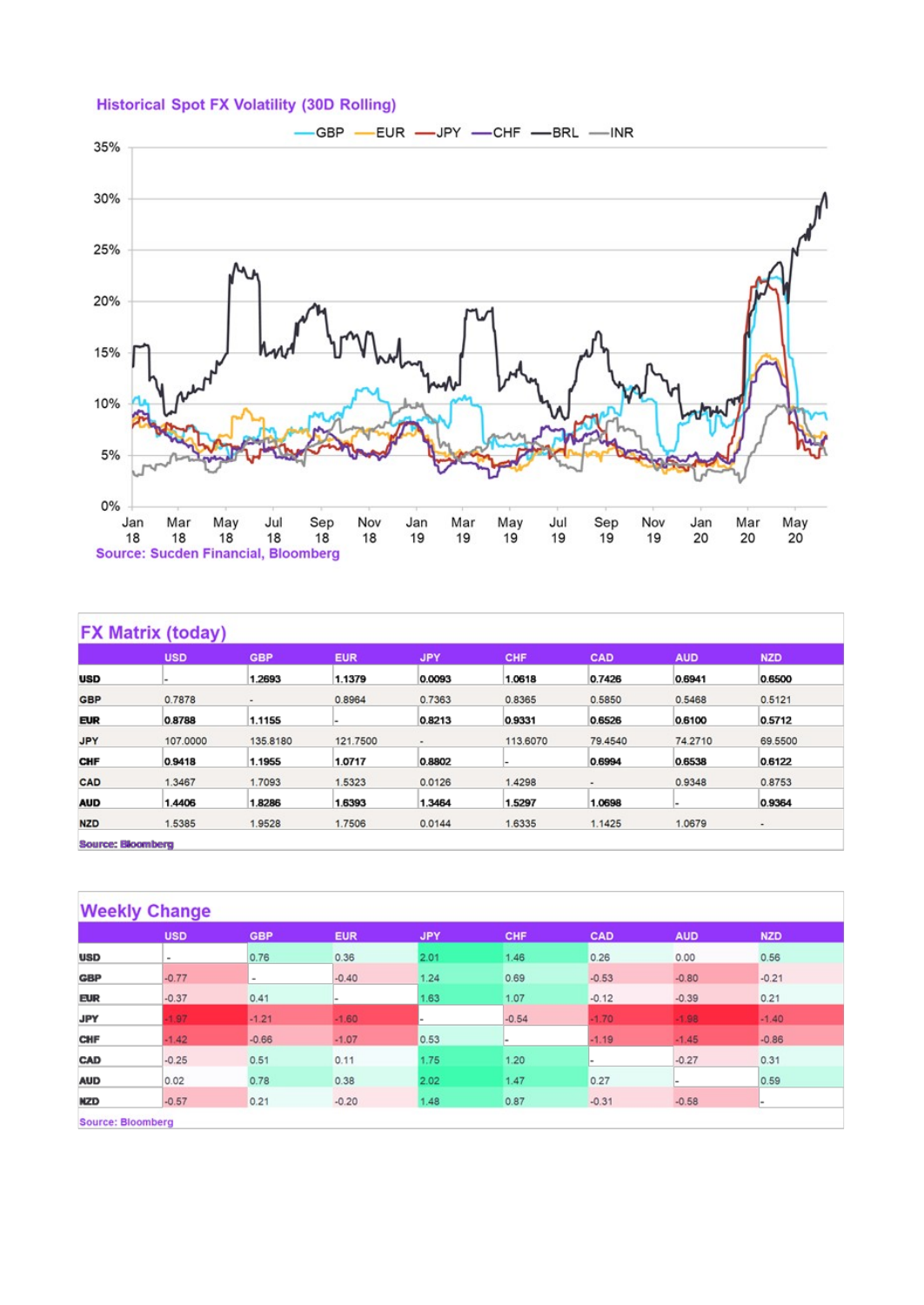| <b>Key Events &amp; Releases</b> |             |             |                                   |        |               |          |
|----------------------------------|-------------|-------------|-----------------------------------|--------|---------------|----------|
| <b>Region</b>                    | <b>Date</b> | <b>Time</b> | <b>Indicator</b>                  | Period | <b>Survey</b> | Prior    |
| CN                               | 10/6        | 02:30       | CPI MoM                           | May    | $-0.5%$       | $-0.9%$  |
| CN                               | 10/6        | 02:30       | PPI YoY                           | May    | $-3.3%$       | $-3.1%$  |
| US                               | 10/6        | 12:00       | <b>MBA Mortgage Applications</b>  | Jun 5  |               | $-3.9%$  |
| US                               | 10/6        | 13:30       | CPI YoY                           | May    | 0.2%          | 0.3%     |
| <b>BRL</b>                       | 10/6        | 14:00       | <b>IPCA</b> Inflation             | May    | $-0.2%$       | $-0.31%$ |
| US                               | 11/6        | 13:30       | PPI YoY                           | May    | $-1.2%$       | $-0.3%$  |
| US                               | 11/6        | 13:30       | Initial Jobless Claims            | Jun 5  | 1,550k        | 1,877k   |
| <b>JP</b>                        | 12/6        | 05:30       | Industrial Production YoY         | Apr    | $-14.4%$      | $-14.4%$ |
| UK                               | 12/6        | 07:00       | Industrial Production MoM         | Apr    | $-15.0%$      | $-4.2%$  |
| UK                               | 12/6        | 07:00       | <b>GDP MoM</b>                    | Apr    | $-18.4%$      | $-5.8%$  |
| UK                               | 12/6        | 07:00       | Mfg Production MoM                | Apr    | $-15.8%$      | $-4.6%$  |
| EU                               | 12/6        | 10:00       | Industrial Production MoM         | Apr    | $-20.0%$      | $-11.3%$ |
| US                               | 12/6        | 15:00       | Mchg Consumer Sentiment Index     | Jun    | 75.0          | 72.3     |
| CN                               | 15/6        | 03:00       | Industrial Production YoY         | May    | 1.5%          | 3.9%     |
| CN                               | 15/6        | 03:00       | Retail Sales YoY                  | May    | $-7.0%$       | $-7.5%$  |
| <b>JP</b>                        | 16/6        | 04:00       | <b>BoJ Interest Rate Decision</b> |        |               | $-0.1%$  |
| UK                               | 16/6        | 07:00       | ILO Unemployment Rate (3M)        | Apr    | 4.4%          | 3.9%     |
| US                               | 16/6        | 13:30       | Retail Sales MoM                  | May    | 7.0%          | $-16.4%$ |
|                                  |             |             |                                   |        |               |          |

Source: FX Street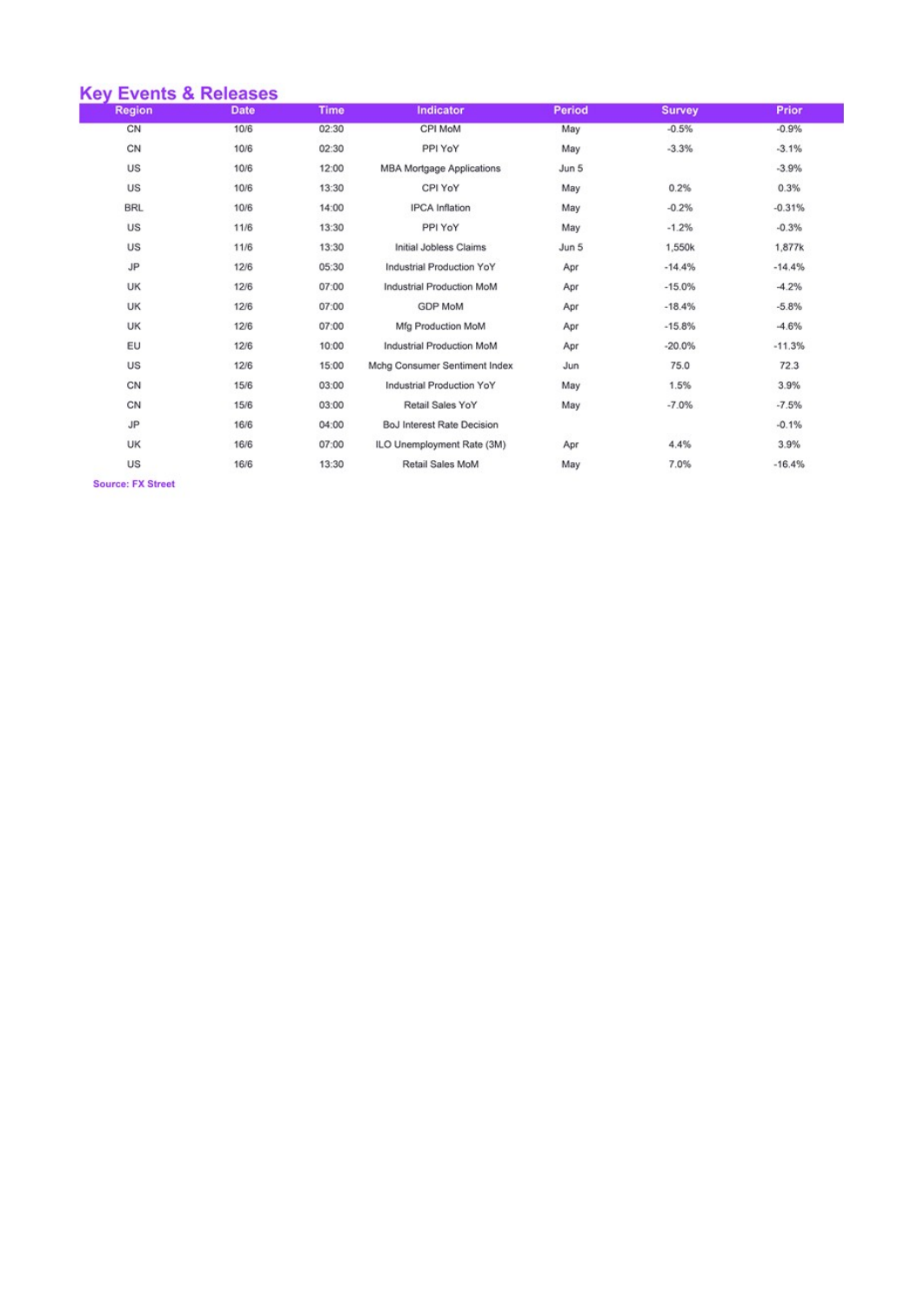### Technical Charts



#### JP Morgan Global Volatility FX Index

The index has continued to trend lower in the last week, after failing into resistance at the 100 DMA. The stochastics have surged higher and are now overbought and starting to fall after a sell signal but the index fails to confirm the improvement in market sentiment and remains on-trend. The RSI is overbought and the break above resistance holds firm may prompt the index to test the 200 DMA at 8.60. The index has struggled above the 100DMA and this could prompt a break through support at 7.62 with secondary support at 6.60.

#### USDBRL



The USDBRL has weakened in recent weeks, investors rejected 6 and prices have broken support levels of the moving averages. The indicators are starting to improve and the stochastics have emerged out of oversold but the MACD diff is positive and starting to diverge. This suggests higher prices in the near term back towards 5, with the 38.2% fib level at 5.1120. In order to regain upside momentum, the market needs to gain a footing above this 38.2% fib level and the upper trend channel. However, on the downside, a death cross is on the horizon as the 50 DMA is set to cross below the 200 DMA. A rejection of prices above 5 may set the scene for a breach of the 50% fib level before the lower trend channel to 4.5810.